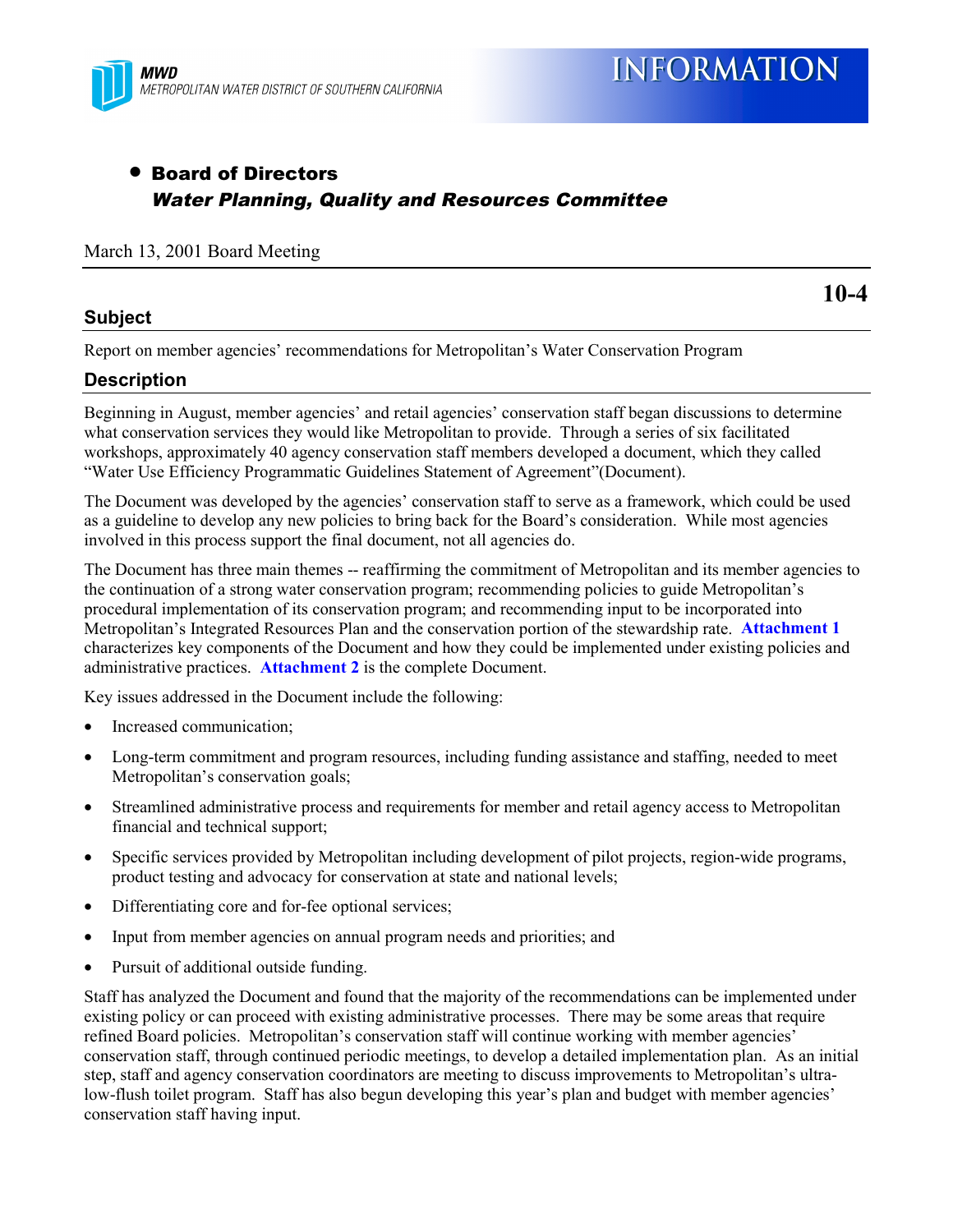# **Policy**

The attached table (**Attachment 1**) characterizes the key components of the Document and whether each falls under existing Board-approved policies.

#### **Fiscal Impact**

Many of the requests can be implemented within our existing budget and staffing levels. Metropolitan's pursuit of outside funding could support additional projects with regional benefit and offset costs for expanded research and development.

ttenhev M. 2/28/2001 *Stephen N. Arakawa Date*

*Manager, Water Resource Management*

2/28/2001 *General Manager Date*

**Attachment 1 – Conservation Credits Program**

**Attachment 2 – Water Use Efficiency Programmatic Guidelines Statement of Agreement** BLA #774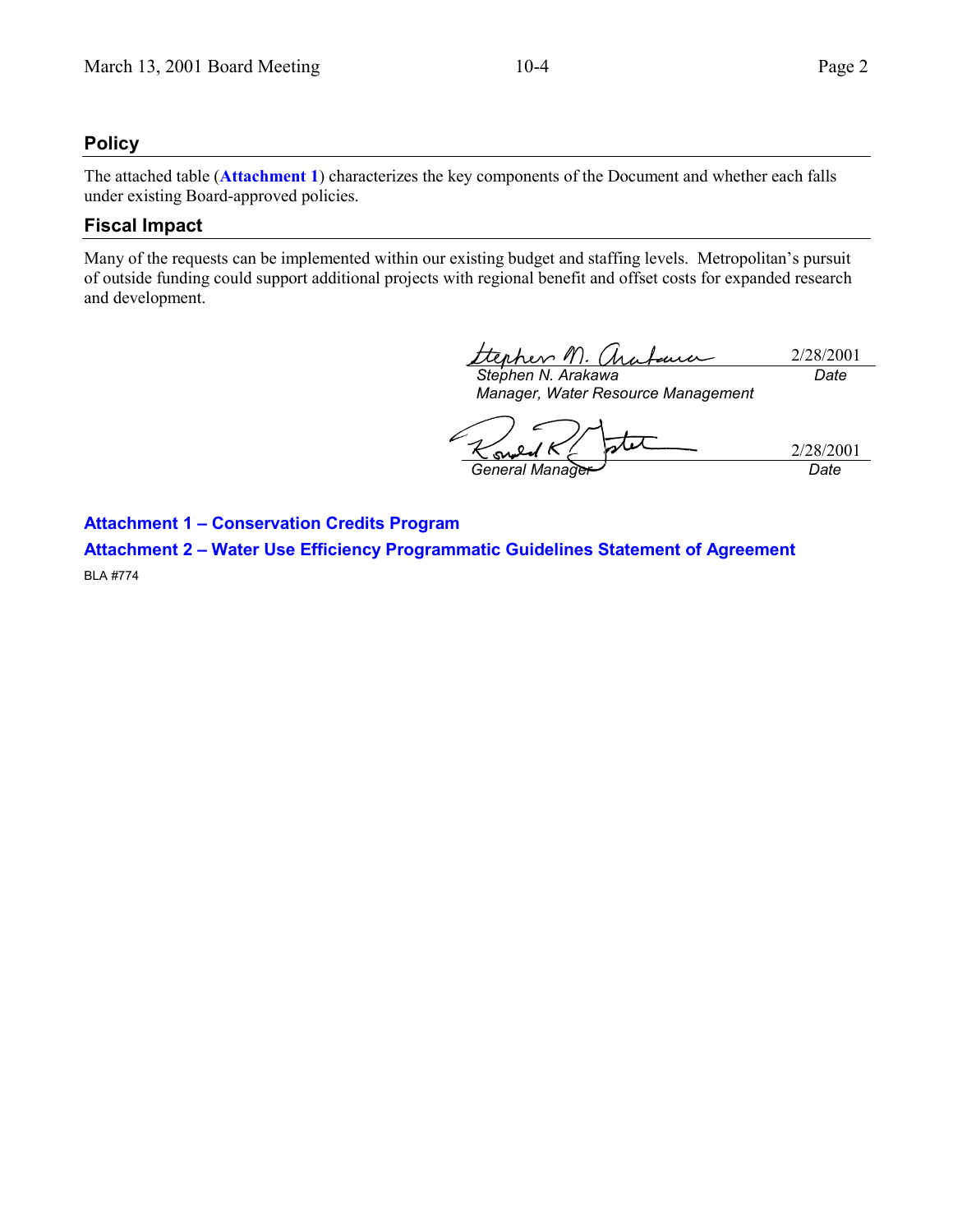|                                    | <b>Board Policy</b><br>$(B)$ or<br><b>Administrative</b><br>Practice $(A)$ | <b>Existing Policy or Administrative Practice</b><br>(may require expansion or change)                                       |
|------------------------------------|----------------------------------------------------------------------------|------------------------------------------------------------------------------------------------------------------------------|
| Conservation Credits Program (CCP) |                                                                            |                                                                                                                              |
| CCP Criteria                       | B                                                                          | By Minute Item 37324, the Board established<br>financial incentives for water conservation.                                  |
|                                    | B                                                                          | By Minute Item 38290, the Board increased<br>the incentive amount.                                                           |
| Menu-type Incentives               | B                                                                          | By Minute Item 40118, the Board established<br>a flat-rate funding for ultra-low-flush toilets.                              |
|                                    | B                                                                          | By Minute Item 40343, continued ultra-low-<br>flush toilet flat-rate incentive.                                              |
|                                    | B                                                                          | By Minute Item 41550, established flat-rate<br>amount for residential surveys.                                               |
|                                    | B                                                                          | By Minute Item 41841, the Board established<br>a menu of items for funding of amount for<br>high efficiency surveys.         |
|                                    | B                                                                          | By Minute Item 42609, the Board established<br>a menu component of the Commercial,<br>Industrial, and Institutional Program. |
|                                    | B                                                                          | By Minute Item 43397, the Board established<br>a flat-rate funding clothes washers.                                          |
| Funding for emerging needs         | B                                                                          | By Minute Item 37324, the Board authorized<br>funding new and emerging technologies                                          |
| Region-wide programs               | B                                                                          | By Minute Item 38770, the Board authorized<br>region-wide showerhead and toilet dam<br>retrofit program.                     |
|                                    | B                                                                          | By Minute Item 38834, the Board authorized<br>expansion of region-wide program.                                              |
|                                    | B                                                                          | By Minute Item 39795, the Board authorized<br>region-wide ultra-low-flush toilet program.                                    |
|                                    | B                                                                          | By Minute Item 39881, the Board authorized<br>region-wide school showerhead program and<br>Water-Wise Program.               |
|                                    | B                                                                          | By Minute Item 43928, the Board authorized<br>the Commercial, Industrial, and Institutional<br>region-wide program.          |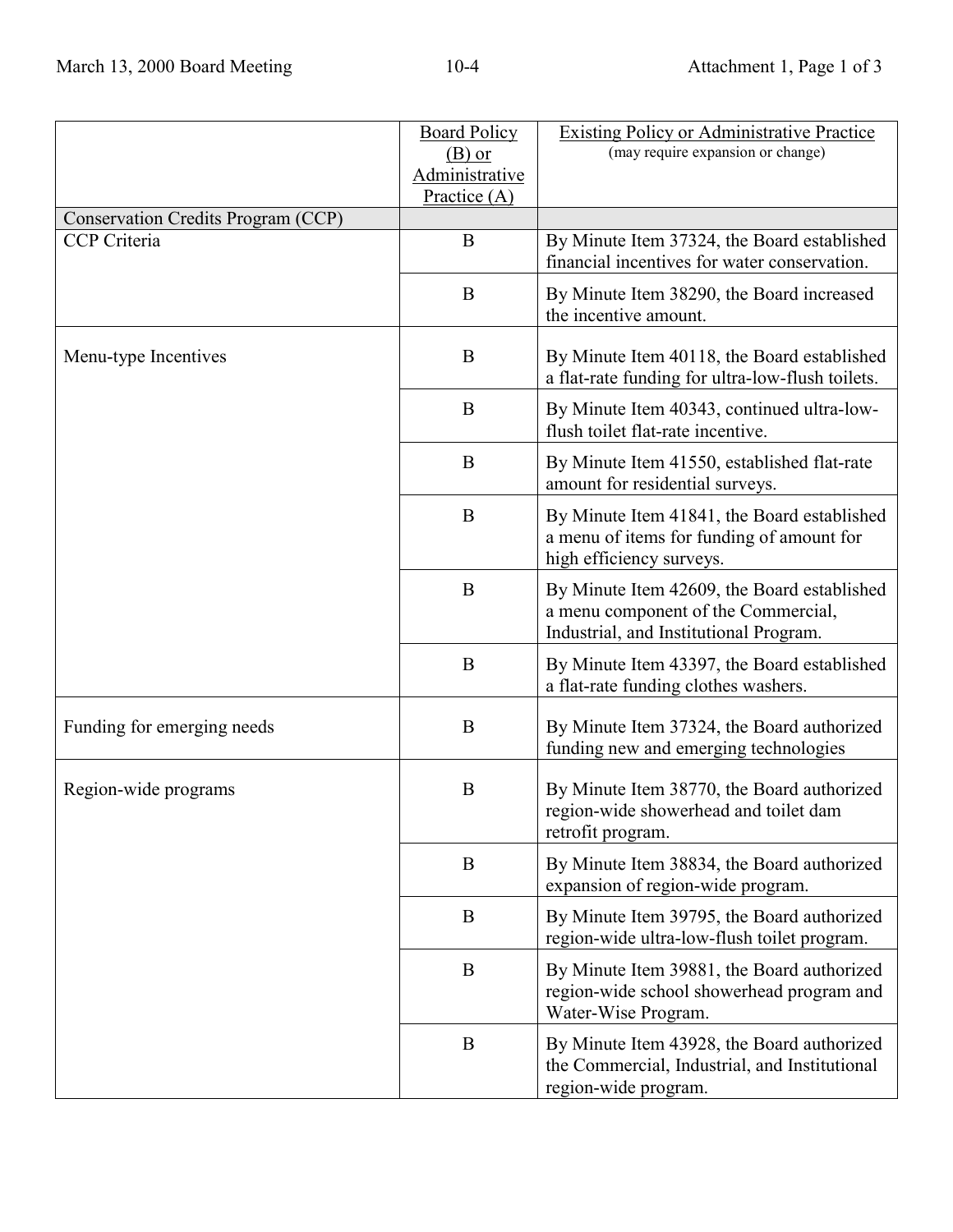| Pilot Programs and Feasibility Studies                                                |              |                                                                                                                            |
|---------------------------------------------------------------------------------------|--------------|----------------------------------------------------------------------------------------------------------------------------|
| Design, evaluate, analyze savings<br>and cost-effectiveness                           | B            | By Minute Item 37324, the Board authorized<br>projects including technology development<br>and research.                   |
| Expedite approval and menu<br>funding amount                                          | $\mathbf{A}$ | Can Proceed Under Existing Administrative<br>Practice                                                                      |
| Provide aid to agencies in defining<br>and interpreting implementation                | $\mathbf{A}$ | Can Proceed Under Existing Administrative<br>Practice                                                                      |
| Determine longevity of savings,<br>saturation levels, and any other<br>demand factors | B            | By Minute Item 37324, the Board authorized<br>projects including technology development<br>and research.                   |
| Funding                                                                               |              |                                                                                                                            |
| Get input from agencies on budget<br>and priorities                                   | $\mathbf{A}$ | Can Proceed Under Existing Administrative<br>Practice                                                                      |
| Pursue outside funding                                                                | B            | By Minute Item 43747, the Board authorized<br>partnerships for conservation programs with<br>utilities and other agencies. |
| Provide application information on<br>available outside funding                       | $\mathbf{A}$ | Can Proceed Under Existing Administrative<br>Practice                                                                      |
| Streamline administrative process                                                     |              |                                                                                                                            |
| Access to funding and technical<br>support                                            | $\mathbf{A}$ | Can Proceed Under Existing Administrative<br>Practice                                                                      |
| Multi-year contracts                                                                  | $\mathbf{A}$ | Can Proceed Under Existing Administrative<br>Practice                                                                      |
| Cost-share dues for CUWCC                                                             | B            | By Minute Item 43496, the Board authorized<br>paying half of dues for CUWCC members<br>within its service area.            |
| Product testing and other research and<br>development                                 |              |                                                                                                                            |
| Lab testing, surveys, other research<br>on products, technologies, and<br>practices   | B            | By Minute Item 37324, the Board authorized<br>projects including technology development<br>and research.                   |
| Distribute information on these<br>activities and the outcome                         | A            | Can Proceed Under Existing Administrative<br>Practice                                                                      |
| Participate with standard setting of<br>products                                      | B            | By Minute Item 37324, the Board authorized<br>projects including technology development<br>and research.                   |
| Regional advocate                                                                     |              |                                                                                                                            |
| Regulatory environment                                                                | $\mathbf{A}$ | Can Proceed Under Existing Administrative<br>Practice                                                                      |
| State and national advocate                                                           | $\mathbf{A}$ | Can Proceed Under Existing Administrative<br>Practice                                                                      |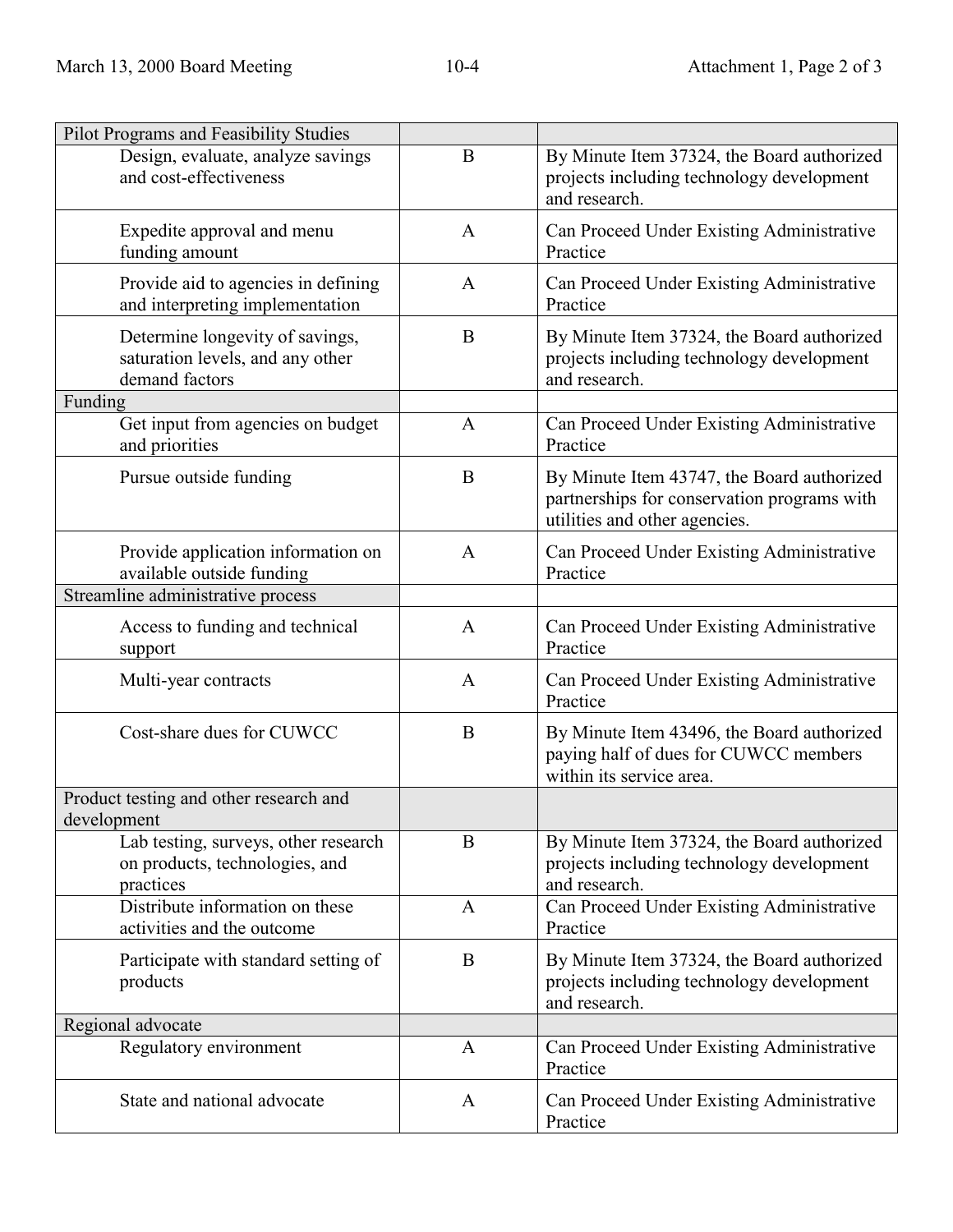| Entities such as CUWCC,<br>CALFED, DWR, USBR, AWWA<br>and organizations that develop<br>standards | A | Can Proceed Under Existing Administrative<br>Practice |
|---------------------------------------------------------------------------------------------------|---|-------------------------------------------------------|
| Public awareness in general                                                                       | A | Can Proceed Under Existing Administrative<br>Practice |
| Communication and customer service                                                                |   |                                                       |
| Develop communication strategy<br>for member agencies                                             | A | Can Proceed Under Existing Administrative<br>Practice |
| Regional meetings, at least<br>quarterly                                                          | A | Can Proceed Under Existing Administrative<br>Practice |
| Periodic updates, including<br>information on pilots and studies                                  | A | Can Proceed Under Existing Administrative<br>Practice |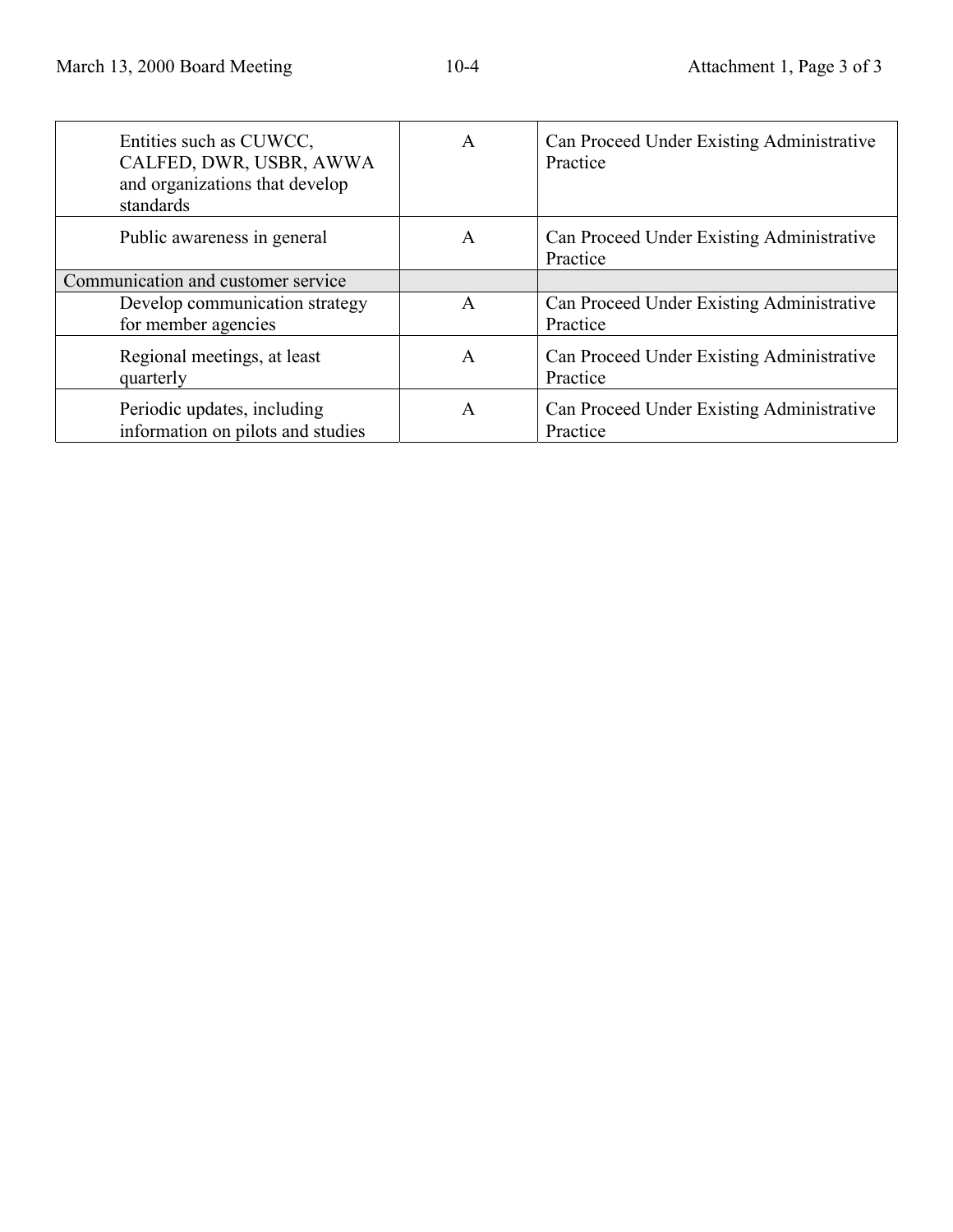# **Water Use Efficiency Programmatic Guidelines Statement of Agreement**

December 19, 2000

**Contents**

**Executive Summary**

- **I. Introduction**
- **II. Program Administration**
- **III. Funding Practices**
- **IV. Signatories**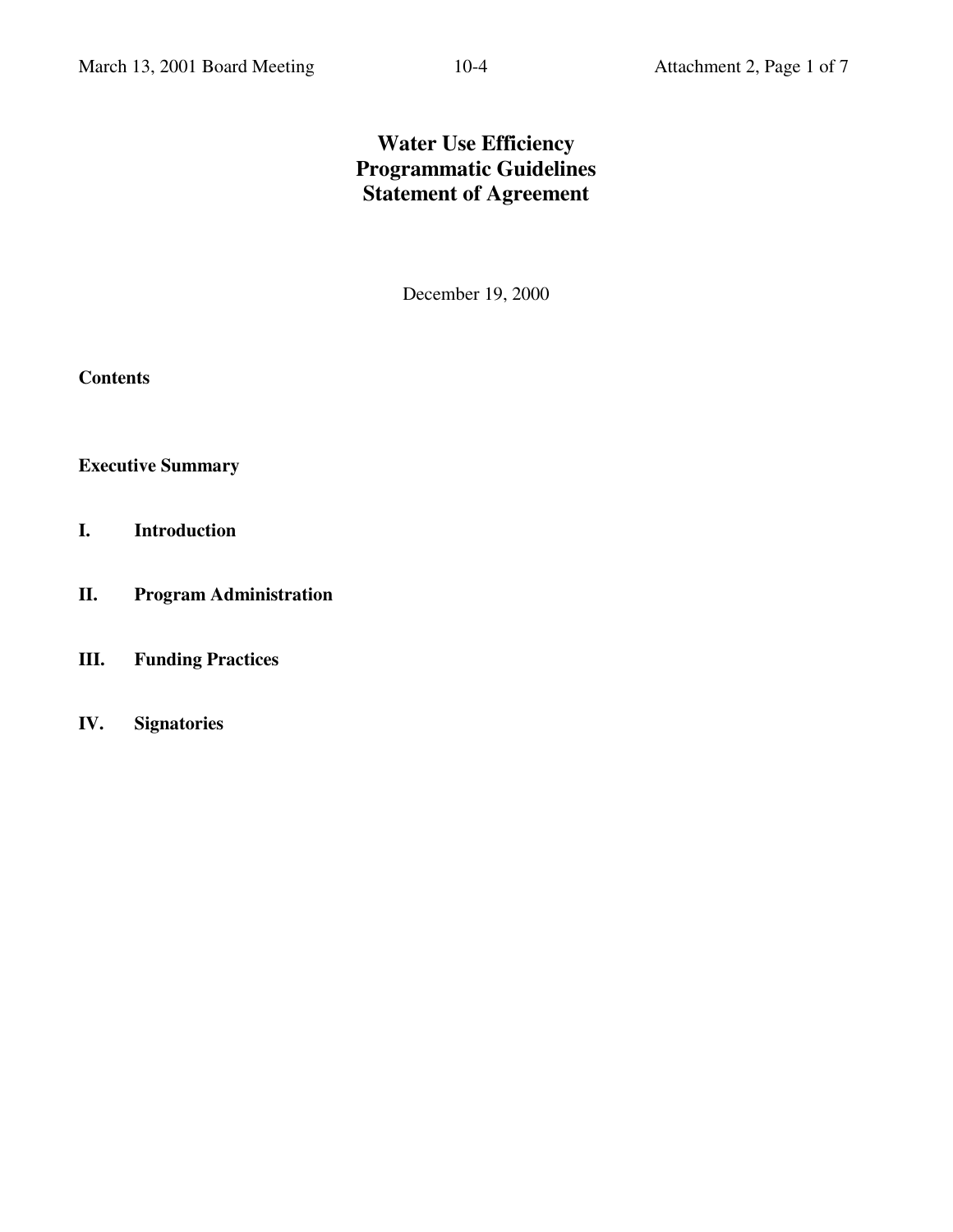### **Executive Summary**

The following Water Use Efficiency (WUE) statement of agreement reaffirms the commitment of MWD and its member and retail agencies to conservation and recommends programmatic guidelines for inclusion in MWD's strategic plan and the conservation portion of MWD's Water Stewardship Rate. Embodied in that commitment is the acknowledgement that implementation of WUE measures is the responsibility of the member and retail agencies, with support provided by MWD.

These guidelines acknowledge program resources such as funding, technical assistance and staffing, as well as simplified administrative processes, necessary to facilitate agency efforts to achieve WUE measures and goals established by legislative mandate, CUWCC signatory requirements and regional supply demands.

It is requested that the MWD Board adopt the following programmatic guidelines as part of MWD's Conservation Program:

- Provide long-term commitment and program resources, including funding, technical assistance and staffing, necessary to meet conservation targets established through legislative mandate, the BMPs, the IRP and the strategic plan.
- Streamline the administrative process and requirements for member and retail agency access to MWD financial and technical support.
- Provide funding and technical support to member and retail agencies to develop pilot programs and feasibility studies of regional merit.
- Work with member and retail agencies to develop and implement new and improved region-wide programs.
- Provide resources for product testing and other research and development in relation to water use efficiency
- Serve as a regional advocate for conservation at state and national levels in relation to water use efficiency.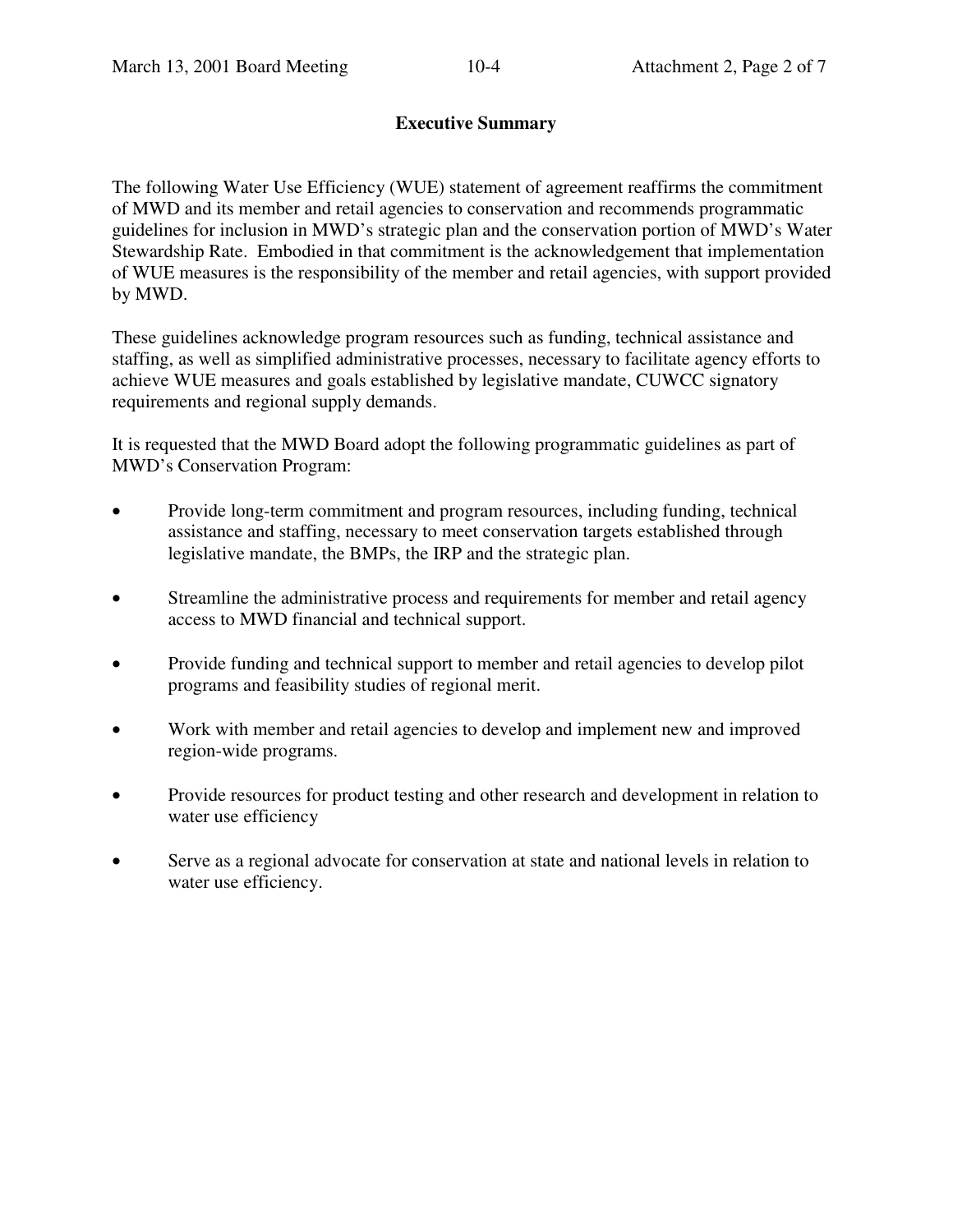# I. Introduction

MWD and its member and retail agencies are engaging in the process of developing a new strategic plan and rate structure. As a result, MWD and its member and retail agencies have collaboratively proposed conservation guidelines for the MWD Board of Directors to consider in its deliberations of these important policies.

Conservation guidelines contained herein will support member and retail agencies' efforts to implement the measures needed to meet conservation goals established by federal, state and local entities. A required element of the Urban Water Management Plan is the implementation of "water demand management measures" (CA Water Code Sec. 106301 (f)). The California Water Code directly mandates the active pursuit and implementation of these conservation measures. These conservation measures are also reflected in the Best Management Practices (BMPs) set forth in the MOU of the California Urban Water Conservation Council (CUWCC). As a signatory of this MOU, MWD has committed to actively implement the BMPs which also includes active support of member and retail agencies' efforts to implement the BMPs. Through legislative mandate, SB 60 instructs MWD to place increased emphasis on conservation and to report in a public hearing on its progress. MWD's Strategic Plan recognizes the increased focus on conservation with language about "stewardship of resources."

While the WUE statement of agreement focuses on MWD support, the signatories acknowledge that the achievement of cost-effective conservation is a shared responsibility of MWD, its member and retail agencies within its region.

# II. Program Administration

The administrative and overhead costs borne by MWD are an element of core programs and services. Signatories may wish to explore the development of additional optional (reimbursable) programs and services as a means of introducing more flexibility into MWD's water conservation program. The following comprise the agreed upon core programs and services:

- A. Programs
	- 1. Conservation Credits Program (CCP)

The CCP is the framework MWD utilizes to distribute funding to member agencies for local implementation of water use efficiency programs. MWD will take necessary steps to ensure the continued success of the CCP, including the following:

• Review of CCP criteria *The funding level of \$154 per acre-foot saved or 50% of the project cost was developed in the late 1980s and should be reviewed and updated periodically to create an incentive necessary to meet the IRP goals.*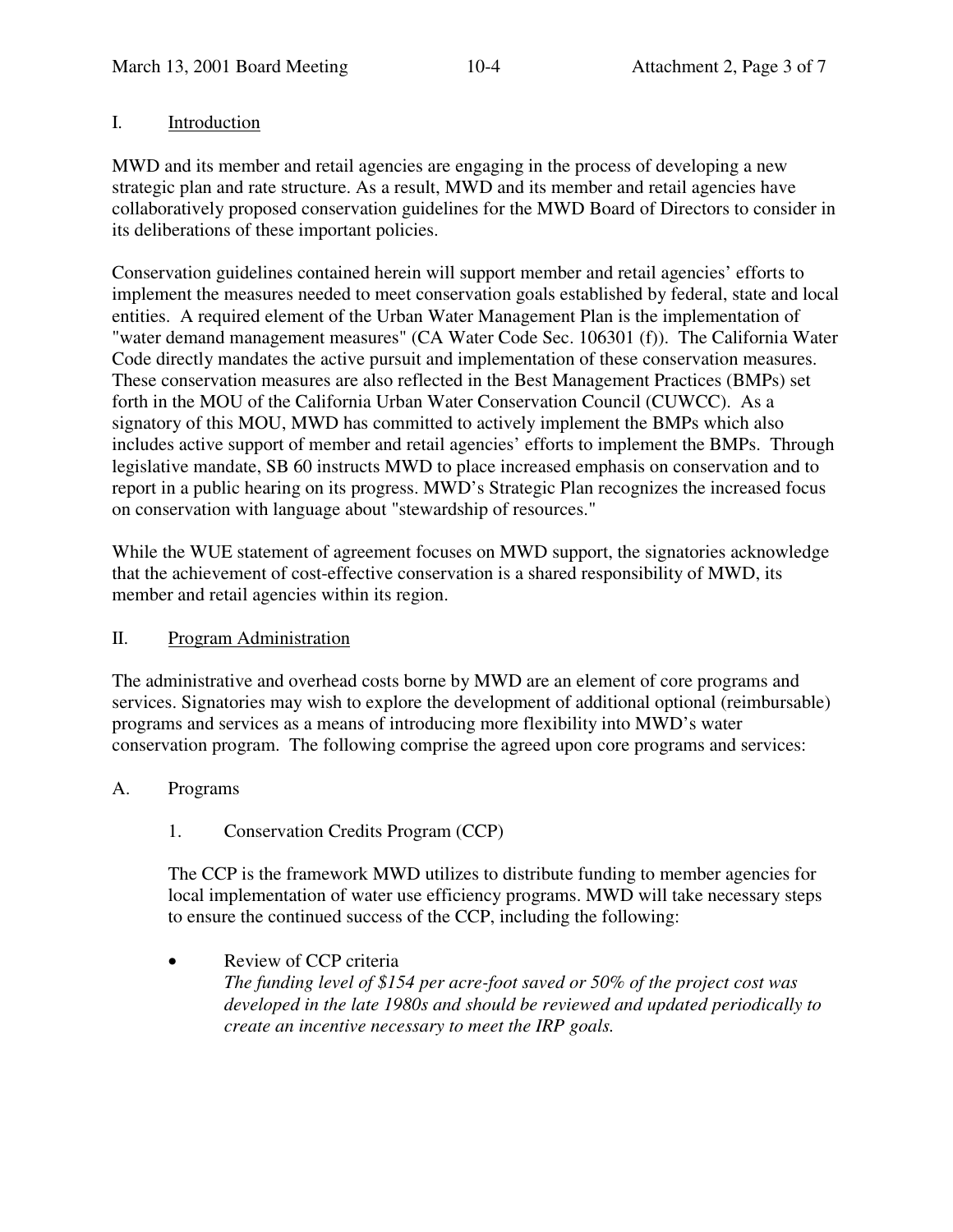- Encourage use of menu-type incentives (e.g. \$60/Ultra Low Flush Toilet, etc.). *As water* savings *levels for specific efficiency measures are established, a flat funding contribution for each measure should be set to simplify distribution of CCP funding.*
- Flexibility within the CCP to provide technical and funding assistance to agencies for implementing emerging WUE programs. *Some examples might include: Landscape irrigation budgets (BMP #5), Commercial, Industrial and Institutional programs (BMP #9), and Conservation Pricing (BMP #11).*
- 2. Pilot Projects and Approaches

Pilot projects offer an opportunity to quantify the water savings potential of new technologies, assess practical limitations and provide a basis for new CCP design approaches. MWD will support with funding, design and evaluation.

- Continue to assist with the design and evaluation of statistically measurable pilot projects.
- Expedite approval and reclassification of evaluated, successful pilot projects and new technologies into the "menu program" for CCP funding.

#### B. **Services**

- 1. Technical Research and Support
- Conduct and support ongoing lab testing, surveys and other research methodologies in relation to conservation products, technologies and practices.
- Furnish member and retail agencies with information and updates on research efforts and outcomes.
- Actively participate in entities that establish and/or maintain standards in relation to conservation-related products as well as active interaction with the plumbing industry, manufacturers/vendors and other entities that develop products and technologies relevant to water use efficiency.
- 2. Measurement and Evaluation
- Aid member and retail agency staff in defining and interpreting implementation practices.
- Provide analysis of reliable water savings and program cost-effectiveness of an efficiency measure.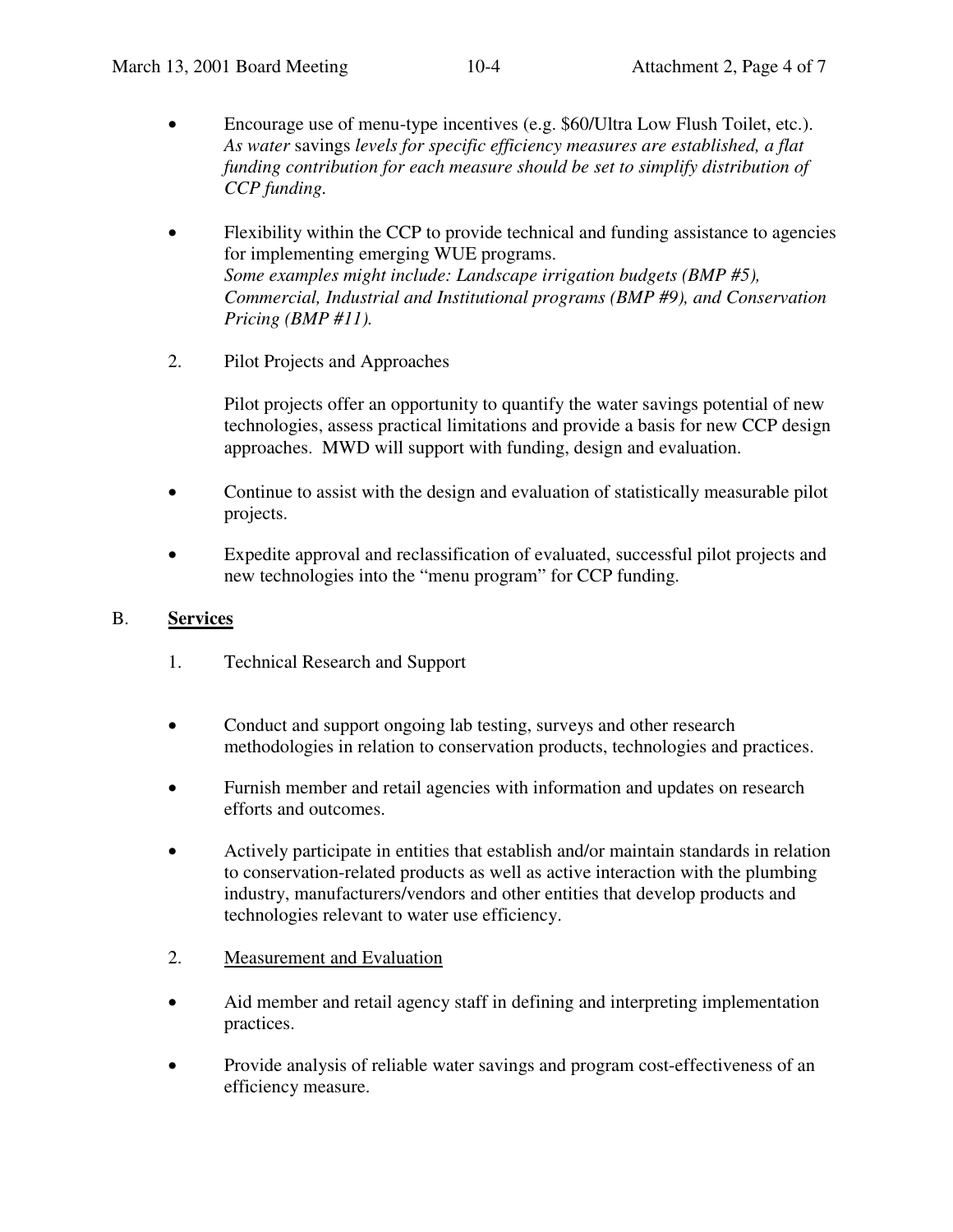- Assemble data and, where necessary, conduct field-based assessments of the longevity of water savings, device saturation levels, and other water demand factors.
- 3. Regional Advocacy
- Advocate a regulatory environment conducive to WUE technologies and standards.
- Advocate water use efficiency issues at state and national levels.
- Maintain active representation at meetings, hearings, workshops, etc. pertinent to water use efficiency as well as active participation in entities involved in water use efficiency such as CUWCC, CALFED, DWR, USBR, AWWA, and organizations assigned to develop standards for water efficient plumbing fixtures.
- Raise public awareness of water supply issues, promoting a water use efficiency ethic and an effective public awareness campaign for water shortage situations.
- 4. Communication and Customer Service
- Establish and maintain effective and flexible communication strategies with member agencies and through them to retail agencies.
- Conduct regular communication through regional meetings (held at least quarterly), periodic written or electronic correspondence and personal communication.
- Provide member and retail agencies with periodic updates, to include identifying member and retail agencies that have obtained MWD and outside funding for pilot programs and studies.
- 5. Administrative Practices
- Streamline the administrative process and requirements for member agency only access to MWD financial and technical support.
- Administer conservation programs that demonstrate a regional benefit.
- Offer multi-year funding contracts to member and retail agencies when feasible.
- Continue cost share of member and retail agency dues for the CUWCC.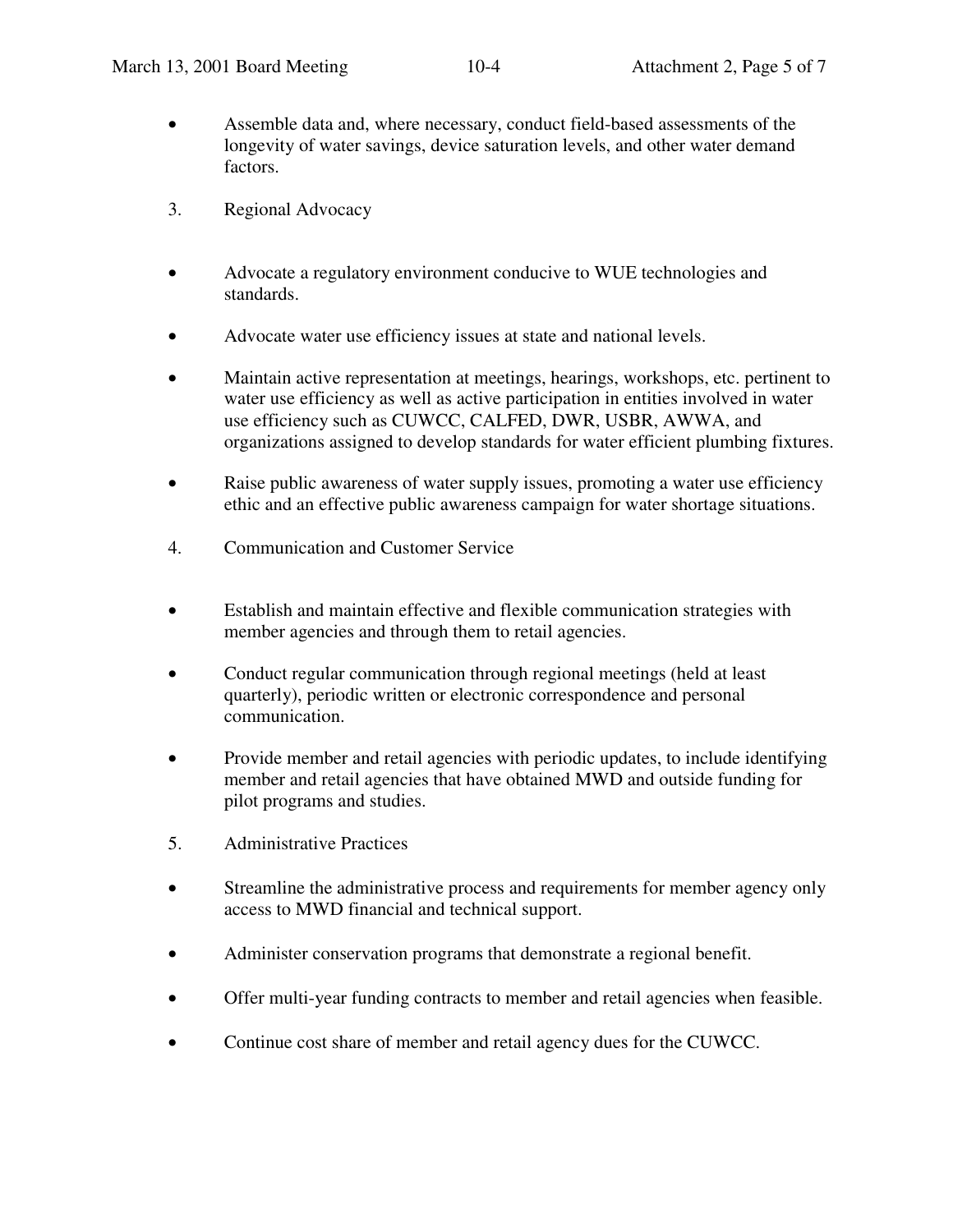# **III. Funding Practices**

The MWD Board ultimately has discretion in determining the process for allocating funds from the water stewardship fund among member and retail agencies for water conservation programs.

- A. Allocation of Resources
	- Solicit input from member and retail agencies on short and long-term conservation program budget allocations and program priorities.
- B. Supplementation through Outside Funding
	- Pursue actively outside funding, from various sources, to supplement water stewardship funding for conservation programs.
	- Provide member and retail agencies with application information for external funding sources.